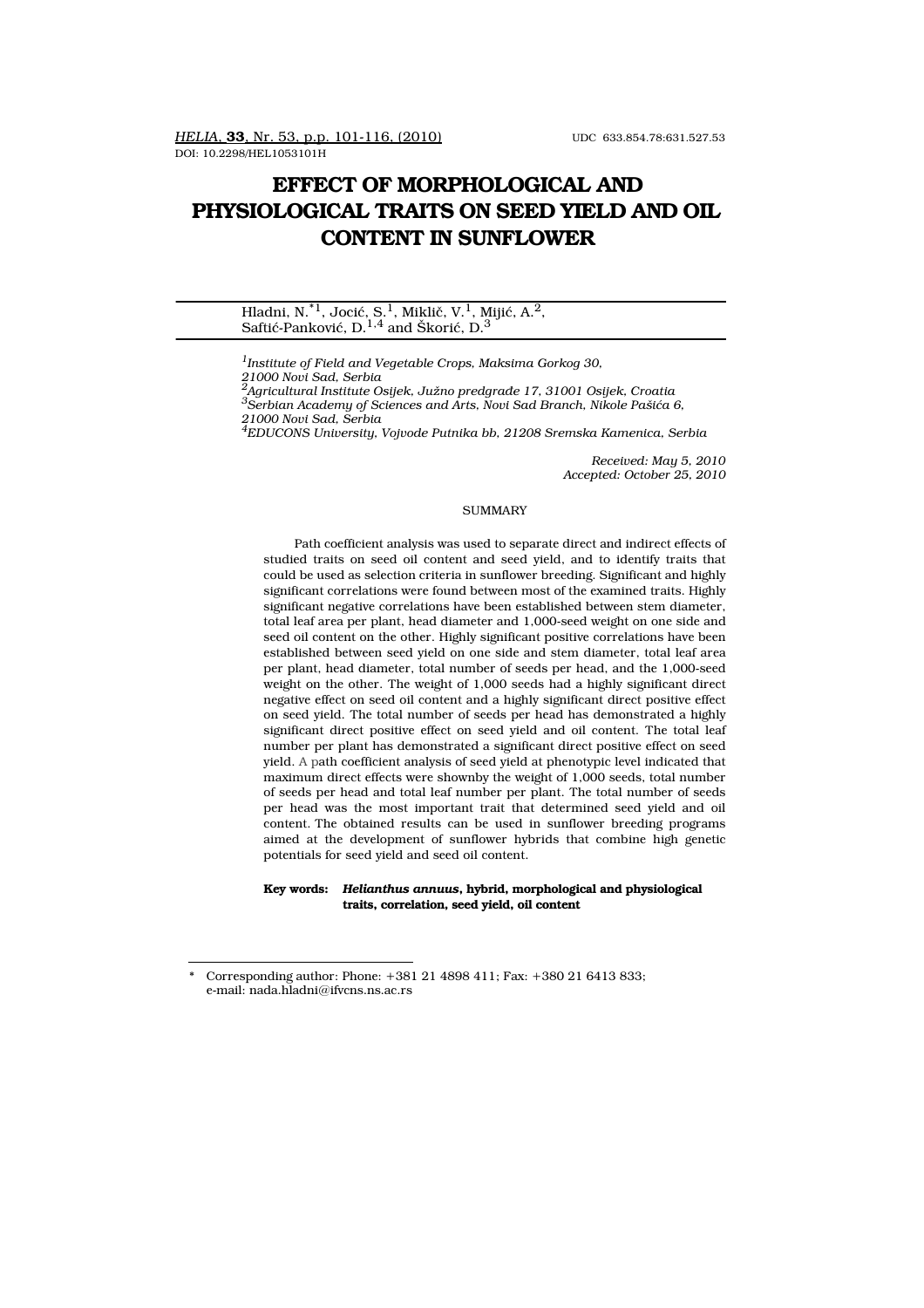## INTRODUCTION

Sunflower is globally one of the most important oil crops and its oil is counted among the highest quality vegetable oils on the market (Škorić *et al.,* 2007). In Serbia, sunflower is the main oil crop. The sunflower acreage varies from 160 to 210 thousand ha, with the seed yield ranging from 1.7 to 2.3 t/ha. Considering the sunflower acreage, Serbia is in the seventh place in Europe and by yield level right behind France and Hungary (Miklič *et al.,* 2007).

The increasing demand from growers on the local and the international market for higher quality and higher yielding sunflower hybrids calls for an immediate replacement of the currently grown hybrids with better, more productive and more stable ones (Miklič *et al.,* 2010).

The main objectives of sunflower breeding at Institute of Field and Vegetable Crops in Novi Sad is the development of hybrids with a high genetic seed yield potential (above 5 t/ha) and high seed oil content (>50%), which would provide the oil yield per hectare of more than 2.5 t (Miklič *et al.,* 2008).

Seed yield and oil content are the two most important economic traits in sunflower. However, they are under a strong influence of environmental factors, they have a complex inheritance and low heritability. That is why the breeding for these complex traits demands knowledge of relationships among plant traits that affect their formation. When starting a breeding program, choice of parents is important for achieving both short and long term objectives.

Increasing seed yield and oil content is the top priority of most sunflower breeding programs. Breeding for high seed yield and seed yield components and development of new sunflower ideotypes demands an increased genetic variability which is accomplished by interspecific hybridization (Škorić *et al.,* 2007). In sunflower breeding for high yield peformance, it is necessary to find morphological and physiological traits, which are easily improved and which show correlation with seed yield and oil content, so that they can be used as selection criteria (Hladni *et al.,* 2008).

Relationships between seed yield and morphological and physiological traits are effectively studied by the simple correlation coefficient analysis (Škorić, 1974; Marinković, 1992; Hladni *et al.,* 2006). As the simple correlation analysis cannot fully explain the relationships between traits, the path coefficient analysis is introduced for a more successful breeding work. This type of analysis enables to partition correlation coefficients to their components which in turn allows to distinguish a direct effect of one variable from indirect effects of other variables, thus giving a clear picture of the individual contribution of each variable to seed yield and oil content.

Total leaf area and plant height (Hladni *et al.,* 2004), total seed per head (Gonzales *et al.,* 2000) and 1,000-seed weight (Marinković, 1992; Gonzales *et al.,* 2000) were found to extend positive direct effects on seed yield.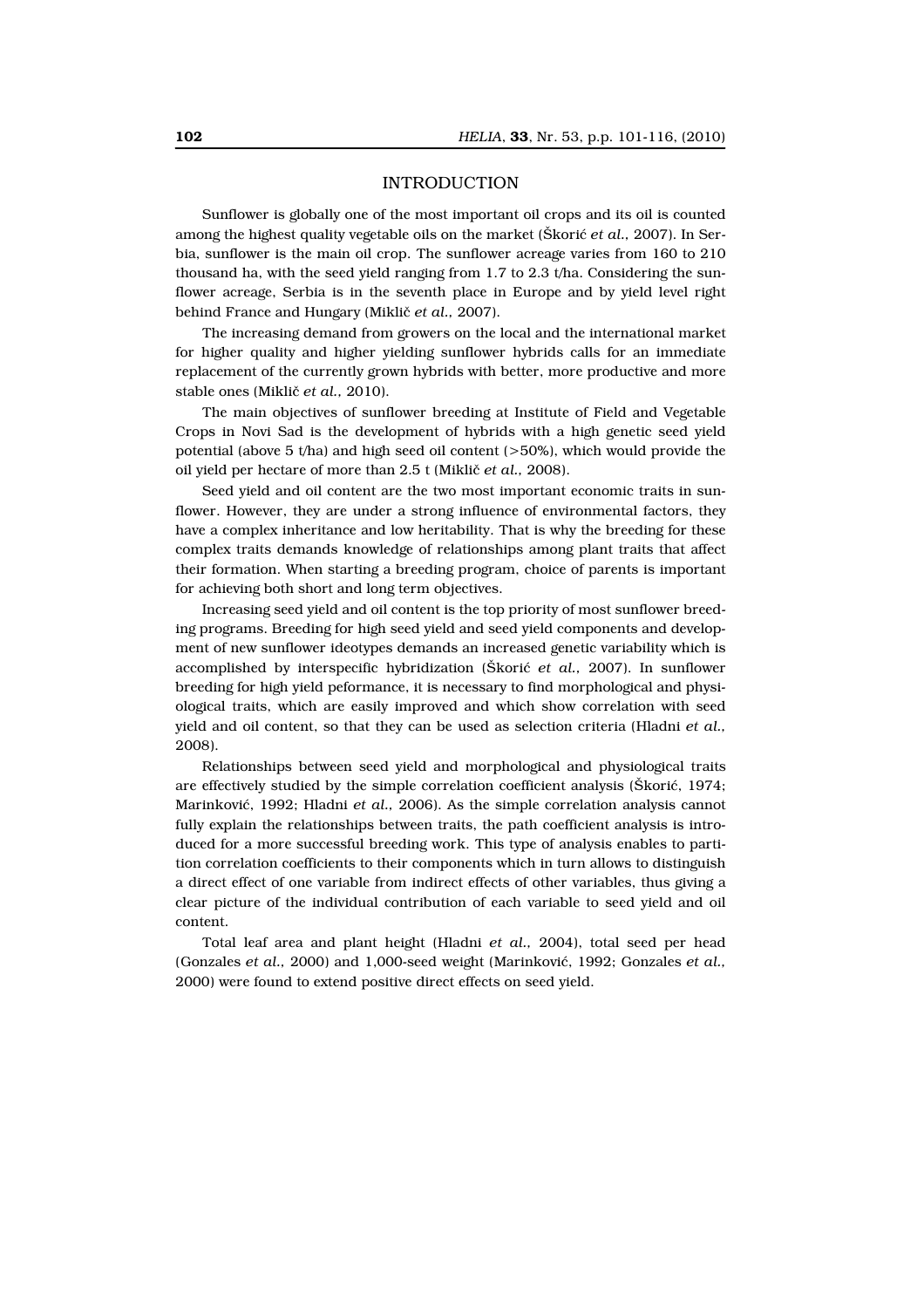The cultivated sunflower shows a significant variability in oil content, while the oil content in wild species is generally low (Seiler, 1992). Origin of plant material and weather conditions in the year of study have a high impact on seed oil content (Hladni *et al.*, 2006).

Positive and highly significant relationships exist between seed oil content on one side and head diameter, number of seeds per head and 1,000-seed weight on the other (Marinković, 1988; Marinković *et al.,* 1994).

In this paper, we studied mutual relationships between several morphological and physiological traits (stem diameter, total leaf number per plant, total leaf area per plant, plant height, and head diameter, total seed number per head, 1,000-seed weight) and seed yield and oil content in a group of new experimental sunflower hybrids.

## MATERIALS AND METHODS

In this study we used 21 experimental hybrids developed from new divergent (A) *cms* inbred lines. The female inbred lines, developed by interspecific hybridization from various populations [NS-GS-1, NS-GS-2 (RES-834-1), NS-GS-3 (DEB-SIL-3672), NS-GS-4, NS-GS-5 (PRA-RUN-1321-1), NS-GS-6, NS-GS-7 (DES-1474- 2)] and restorer lines possessing good combining characteristics (RHA-R-PL-2/1, RHA-N-49, RUS-RF-OL-168) had been developed at Institute of Field and Vegetable Crops, Novi Sad.

The experiment was established at Rimski Šančevi experiment field of Institute of Field and Vegetable Crops, in a randomized complete block system with three replications, during two growing seasons. The soil in the experiment plots had 2.8% humus content, moderate contents of phosphorus and potassium and pH 6.92 (Vasin *et al.,* 2002).

The examined traits were analyzed in samples that consisted of thirty plants (ten plants per replication) sampled from inside rows of each block.

At the stage of physiological maturity, plant height (PH) and head diameter (HD) were measured (cm) in field. Plants at the flower stage were taken to the laboratory for measurements of the total leaf number per plant (TLN), stem diameter (STD; cm), and total leaf area per plant (TLA;  $cm^2$ /plant). The last trait was measured with a leaf area meter (LI-300-LiCor, USA). After harvest, seed yield per individual plants (SY), produced in open pollination, was weighed in laboratory. The number of filled seeds per head (total seed number-TSN) was counted. The weight of 1,000 seeds (M1000S; g) was determined in a random sample of cleaned and air dried seed. Seed oil content (SOC) was analyzed non-destructively by the method of nuclear magnetic resonance (NMR). Mean values and correlation coefficients (r) were determined according to Hadživuković (1991). Direct and indirect effects of the examined traits on seed yield were analyzed by the path coefficient analysis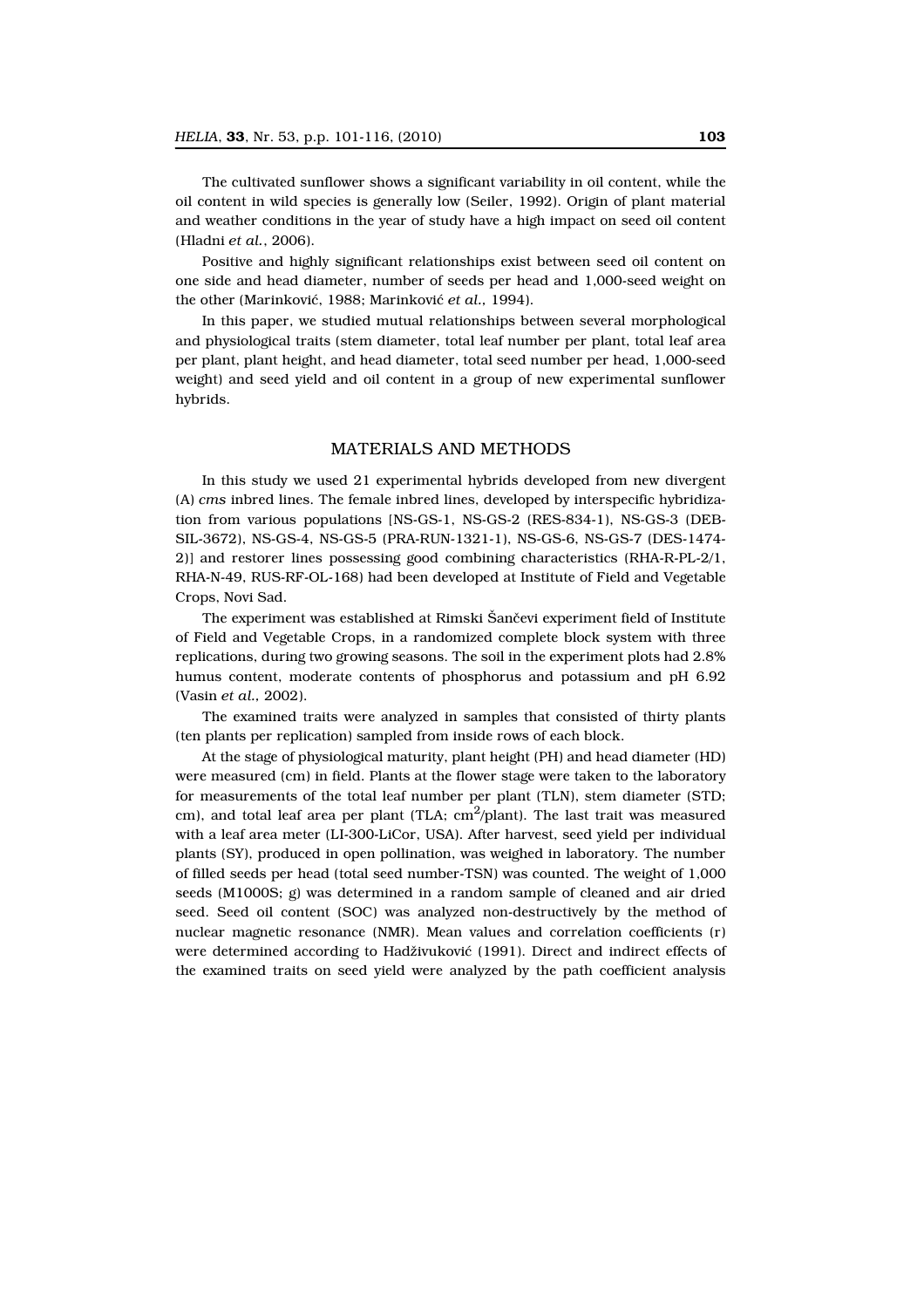(Wright, 1921; Dewey, 1952; Ivanović, 1985). Statistical analysis was performed using MSTAT-C (1991) and SAS System Software (2003) programs.

#### RESULTS AND DISCUSSION

The main objective of sunflower breeding is to develop new hybrids with a high genetic potential for seed yield and oil content. Additional information are still needed to clarify relationships between seed oil content, seed yield and their components. Correlations between different traits are an aspect that should be kept in mind for better planning of breeding programs in sunflower.

Table 1: Simple correlation coefficients of seven yield components and their effects on seed yield and oil content in sunflower.

| Trait                                                                                                                |                     | <b>TLN</b>                        | <b>TLA</b>             | <b>PH</b>              | HD                         | <b>TSN</b>                    | M1000S                 | <b>SOC</b>             | SY                  |  |  |
|----------------------------------------------------------------------------------------------------------------------|---------------------|-----------------------------------|------------------------|------------------------|----------------------------|-------------------------------|------------------------|------------------------|---------------------|--|--|
|                                                                                                                      |                     | X2                                | XЗ                     | Х4                     | X <sub>5</sub>             | X <sub>6</sub>                | X7                     | Y1                     | Y <sub>2</sub>      |  |  |
| <b>STD</b>                                                                                                           | X1                  | $-0.514$ **                       | $0.776***$             | $-0.456***$            | $0.642***$                 | 0.038 <sup>ns</sup>           | $0.379^{*}$            | $-0,419$ **            | $0.411***$          |  |  |
| <b>TLN</b>                                                                                                           | X <sub>2</sub>      |                                   | $-0.202$ <sup>ns</sup> | $0.566***$             | $-0.452***$                | $-0.075$ <sup>ns</sup>        | 0.010 <sup>ns</sup>    | 0.168 <sup>ns</sup>    | 0.087 <sup>ns</sup> |  |  |
| <b>TLA</b>                                                                                                           | X <sub>3</sub>      |                                   |                        | $-0.161$ <sup>ns</sup> | $0.602***$                 | $0.253*$                      | $0.461***$             | $-0.457$ **            | $0.623***$          |  |  |
| <b>PH</b>                                                                                                            | X4                  |                                   |                        |                        | $-0.544***$                | $0.040$ <sup>ns</sup>         | 0.220 <sup>ns</sup>    | $-0.009$ <sup>ns</sup> | 0.200 <sup>ns</sup> |  |  |
| HD                                                                                                                   | X <sub>5</sub>      |                                   |                        |                        |                            | 0.297                         | 0.291                  | $-0.588$ **            | $0.446***$          |  |  |
| TSN                                                                                                                  | X6                  |                                   |                        |                        |                            |                               | $-0.164$ <sup>ns</sup> | $0,091$ <sup>ns</sup>  | $0.369***$          |  |  |
|                                                                                                                      | M1000S X7           |                                   |                        |                        |                            |                               |                        | $-0.786$ **            | $0.790***$          |  |  |
| ** F test significancy at level $P < 0.01$ * F test significancy at level $P < 0.05$ ns- not significantly different |                     |                                   |                        |                        |                            |                               |                        |                        |                     |  |  |
| X1                                                                                                                   | Stem diameter (STD) |                                   |                        | X6                     | Seed number per head (TSN) |                               |                        |                        |                     |  |  |
| X <sub>2</sub>                                                                                                       |                     | Total leaf number per plant (TLN) |                        |                        | X7                         | Weight of 1000 seeds (M1000S) |                        |                        |                     |  |  |
| X <sub>3</sub>                                                                                                       |                     | Total leaf area per plant (TLA)   |                        |                        | Y1                         | Seed oil content (SOC)        |                        |                        |                     |  |  |
| X4                                                                                                                   | Plant height (PH)   |                                   |                        |                        | Υ2                         | Seed yield per plant (SY)     |                        |                        |                     |  |  |
| X <sub>5</sub>                                                                                                       | Head diameter (HD)  |                                   |                        |                        |                            |                               |                        |                        |                     |  |  |

The analysis of simple correlation coefficients showed that very high correlations existed between the 1000-seed weight  $(-0.786^{**})$ , head diameter  $(-0.588^{**})$ . total leaf area per plant  $(-0.457^{**})$ , stem diameter  $(-0.419^{**})$  on one side and seed oil content on the other. Very high positive correlations were found between these traits  $(0.790<sup>**</sup>; 0.446<sup>**</sup>; 0.623<sup>**</sup>; 0.411<sup>**</sup>$ , respectively) and seed yield per plant. These results are in agreement with those of Punnia and Gill (1994), who found a significant negative correlation between the 1,000-seed weight and seed oil content. However, our results disagree with those of Marinković *et al.* (1994), who found a highly significant positive correlation between seed oil content on one side and head diameter, total seed number per head and 1,000-seed weight on the other. Highly significant correlations were found between seed yield per plant and the 1,000-seed weight (Yalcin *et al.,* 2007; Behradfar *et al.,* 2009), total leaf area per plant (Merrien *et al.,* 1982; Hladni *et al.,* 2001), and head diameter (Hladni *et al.,* 2003; Mijić *et al.,* 2006; Thitiporn, 2008). A positive relationship between seed yield and stem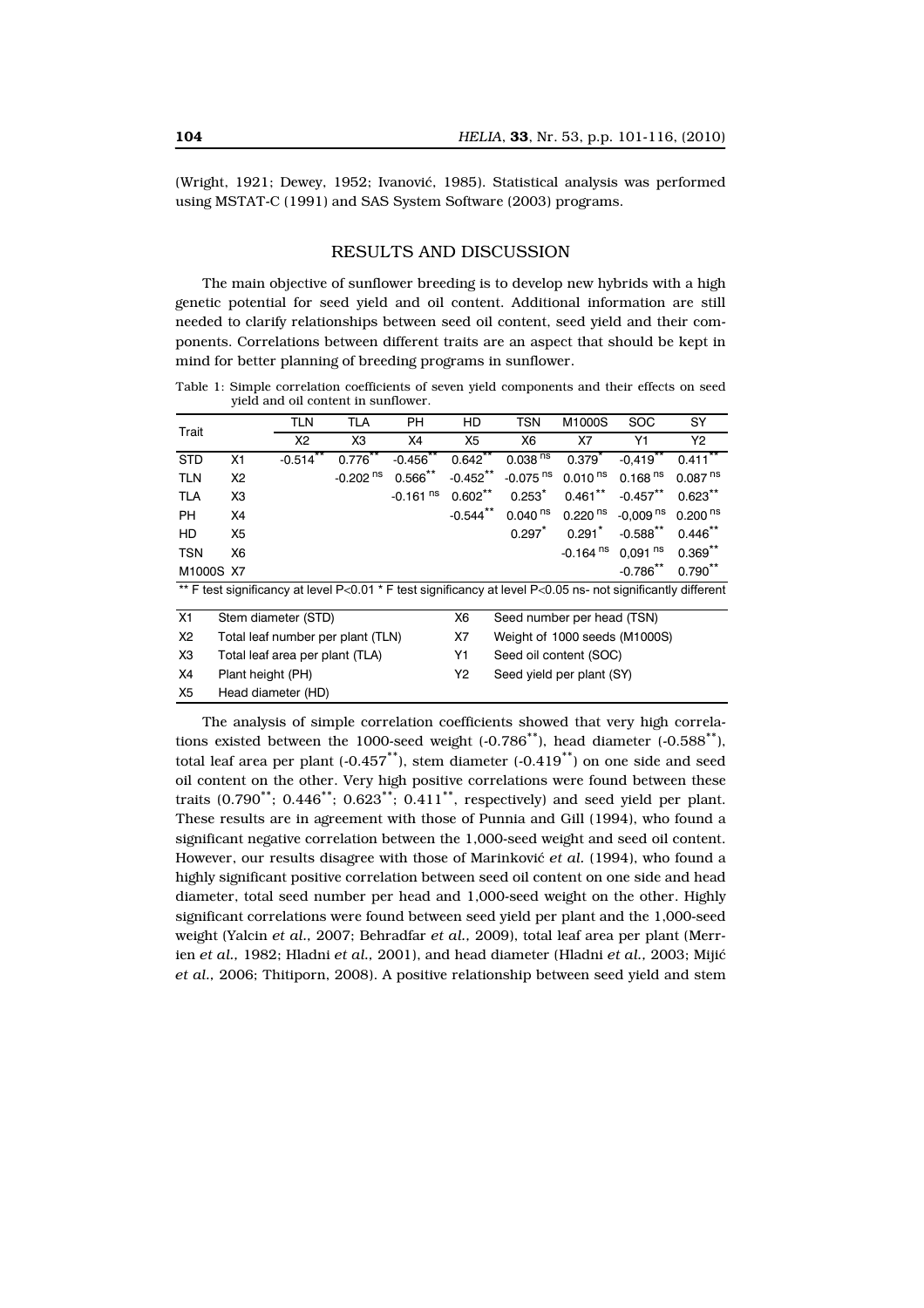diameter was reported by Punnia and Gill (1994), Ashok *et al.* (2000) and Ozer *et al.* (2003).

Simple correlation coefficients showed that the total leaf number per plant and total seed number per head exhibited a positive but low correlation with seed oil content (0.623\*\*) and a very high positive correlation with seed yield per plant (0.369\*\*). A low positive correlation was found between seed oil content and total seed number per head. This result is in agreement with those of Khan *et al.* (2005) who found a significant negative correlation between seed oil content and total seed number per head. The highly significant correlation between seed yield per plant and total seed number is in accordance with the resuls of Dagustu (2002) and Dušanić *et al.* (2004).

Plant height has exhibited a low negative correlation with seed oil content and a low positive correlation with seed yield per plant (Table 1). A low negative correlation was found between seed oil content and plant height. This result is in agreement with those of Arshad *et al.* (2007). Significant positive correlation was not established between plant height and seed yield per plant although it had been reported by other researchers (Marinković, 1992; Hladni *et al.,* 2003; Mijić *et al.,* 2006; Habib *et al.,* 2007).

The analysis of path coefficients gave a much clearer picture of the effect of certain independent variables on seed yield and oil content in sunflower plants. This analysis allows to separate a direct effect of one variable from indirect effects of other variables. In this way we can see more clearly the actual contribution of individual variables to the forming of the final traits.

The weight of 1,000 seeds exhibited the highest direct negative effect on seed oil content and the highest positive direct effect on seed yield per plant ( $DE = -0.565$ <sup>\*\*</sup> and  $DE=0.789$ <sup>\*\*</sup>, respectively) which explains the very high correlations between these traits (CC=-0.786<sup>\*\*</sup> and CC=0.790<sup>\*\*</sup>, respectively; Figures 1 and 2). The direct effect of the weight of 1000 seeds on seed oil content was decreased by the negative indirect effect of the former trait on head diameter (IE=-0.202). A very high positive direct effect of the weight of 1,000 seeds on seed yield per plant brought about a high direct effect of the weight of 1,000 seeds on seed yield per plant, while indirect effects of the weight of 1,000 seeds on seed yield per plant via the other traits were not significant. Many researchers such as Ozer *et al.* (2003) and Khan *et al.* (2005) also reported of having found a positive direct effect of the weight of 1,000 seeds on seed yield.

The highest positive direct effect on seed yield and oil content per plant was exhibited by the total seed number per head ( $DE=0.485$ <sup>\*\*</sup> and  $DE=0.204$ <sup>\*\*</sup>, respectively Figures 1 and 2). The simple correlation coefficient between total seed number per head and seed oil content was slightly lower than the direct effect. Their relationship was masked by the negative indirect effect of total seed number per head via head diameter  $(IE = 0.206)$  and by its positive indirect effect via the weight of  $1,000$  seeds (IE=0.093). The effect of the simple correlation coefficient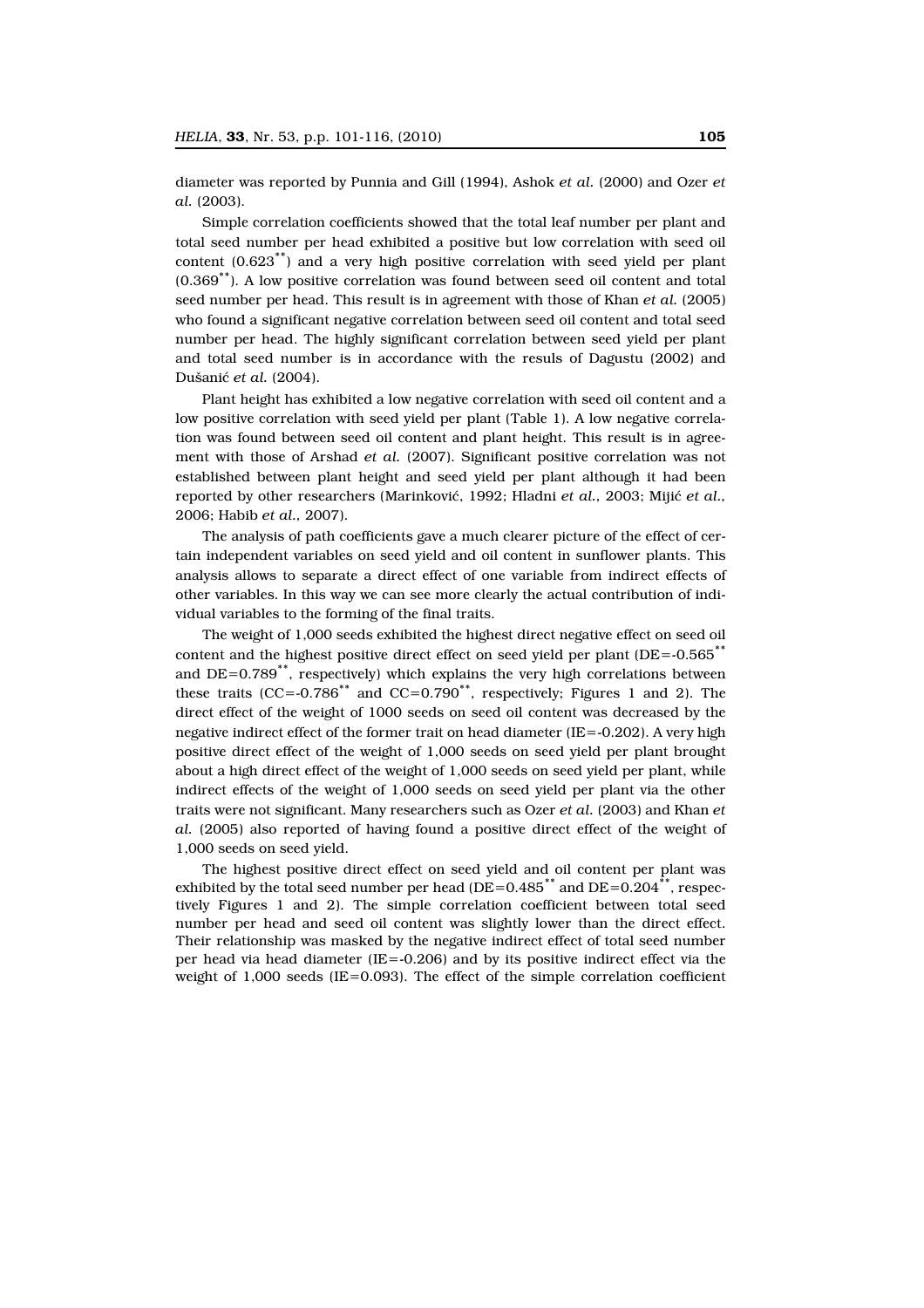between total seed number per head and seed yield per plant was very high (0.369\*\*). The lower simple correlation coefficient than the direct effect resulted from the negative indirect effect of total seed number per head on seed yield per plant via the weight of 1,000 seeds (IE= $-0.129$ ). Škorić (1974), Marinković (1987), Patil *et al.* (1996), Lal *et al.* (1997), El-Hosary *et al.* (1999), Taklewold *et al.* (2000) and Dušanić *et al.* (2004) also reported positive direct effects of total seed number per head on seed yield. However, Merrien *et al.* (1982) reported a negative direct effect of total seed number per head on sunflower seed yield.



Head diameter had a very high negative direct effect on seed oil content (DE=-  $0.692$ <sup>\*\*</sup>), with a very high negative simple correlation (CC= $-0.588$ <sup>\*\*</sup>), (Figures 1, 2). The simple correlation coefficient between head diameter and seed oil content was lowered by the negative indirect effect of head diameter via the weight of 1000 seeds (IE=-0.164) and a positive indirect effect of head diameter via plant height  $(IE=0.142)$ . Although head diameter exhibited a very low positive direct effect on seed yield per plant (DE=0.047), the analysis of the morphological and physiological components of seed yield showed that the direct effect of head diameter on seed yield per plant was masked by the positive indirect effect of head diameter via the weight of 1000 seeds (IE=0.230), total seed number per head (IE=0.144) and the negative indirect effect of head diameter via total leaf number per plant (IE=-0.104). The resulting simple correlation coefficient between head diameter and seed yield per plant was very high  $(CC=0.446^{**})$ . These results are in agreement with those of Green (1980), Sarno *et al.* (1992), Nirmala *et al.* (2000) and Fick *et al.* (1974) who found a negative direct effect of head diameter on seed yield per plant.

Plant height exhibited a high negative direct effect on seed oil content and a low negative direct effect on seed yield per plant  $(DE = -0.260^*$  and  $DE = -0.031$ , respec-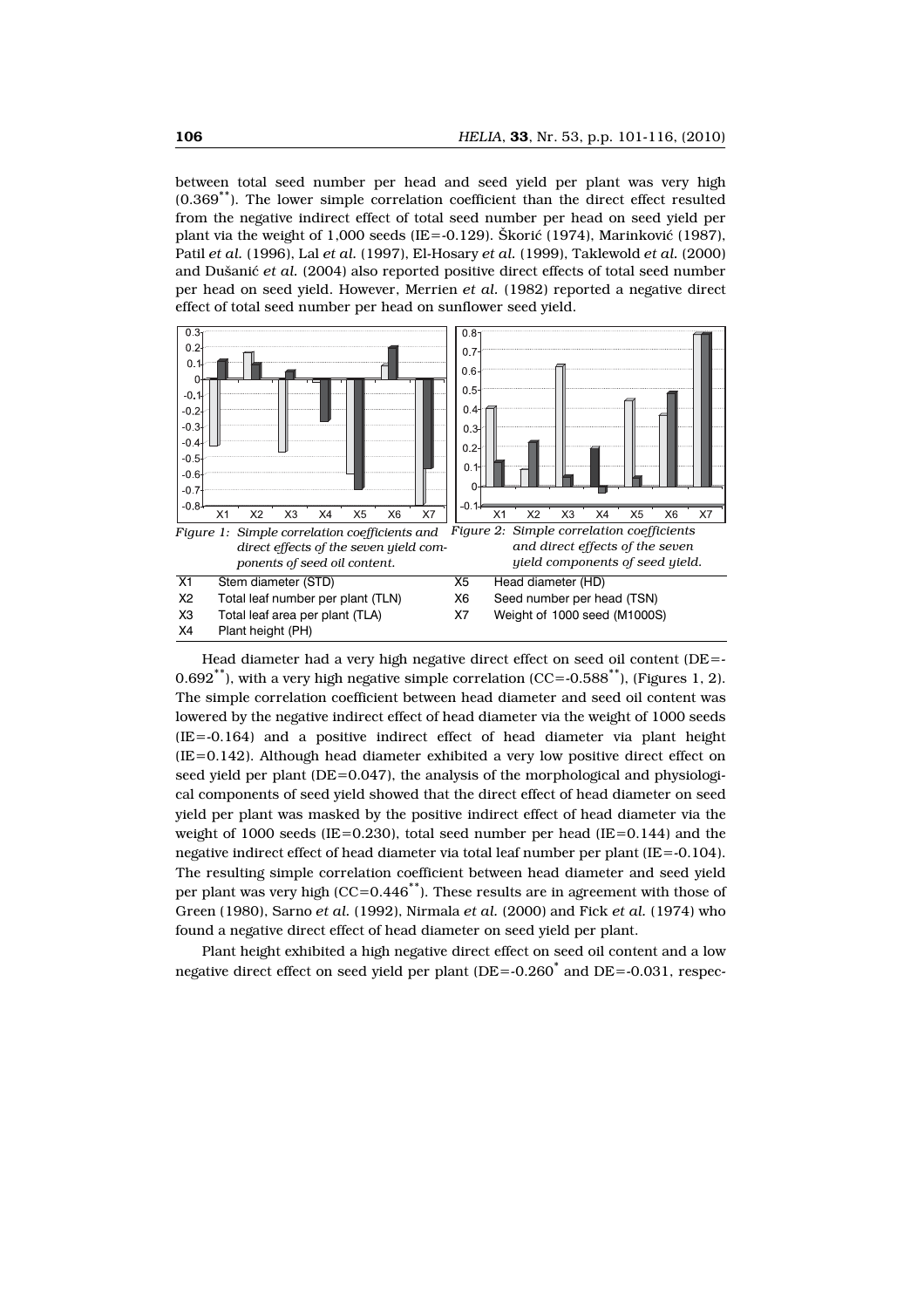

*Figure 3: Graphic presentation of the path diagram for seed oil content in sunflower*  $(F_1)$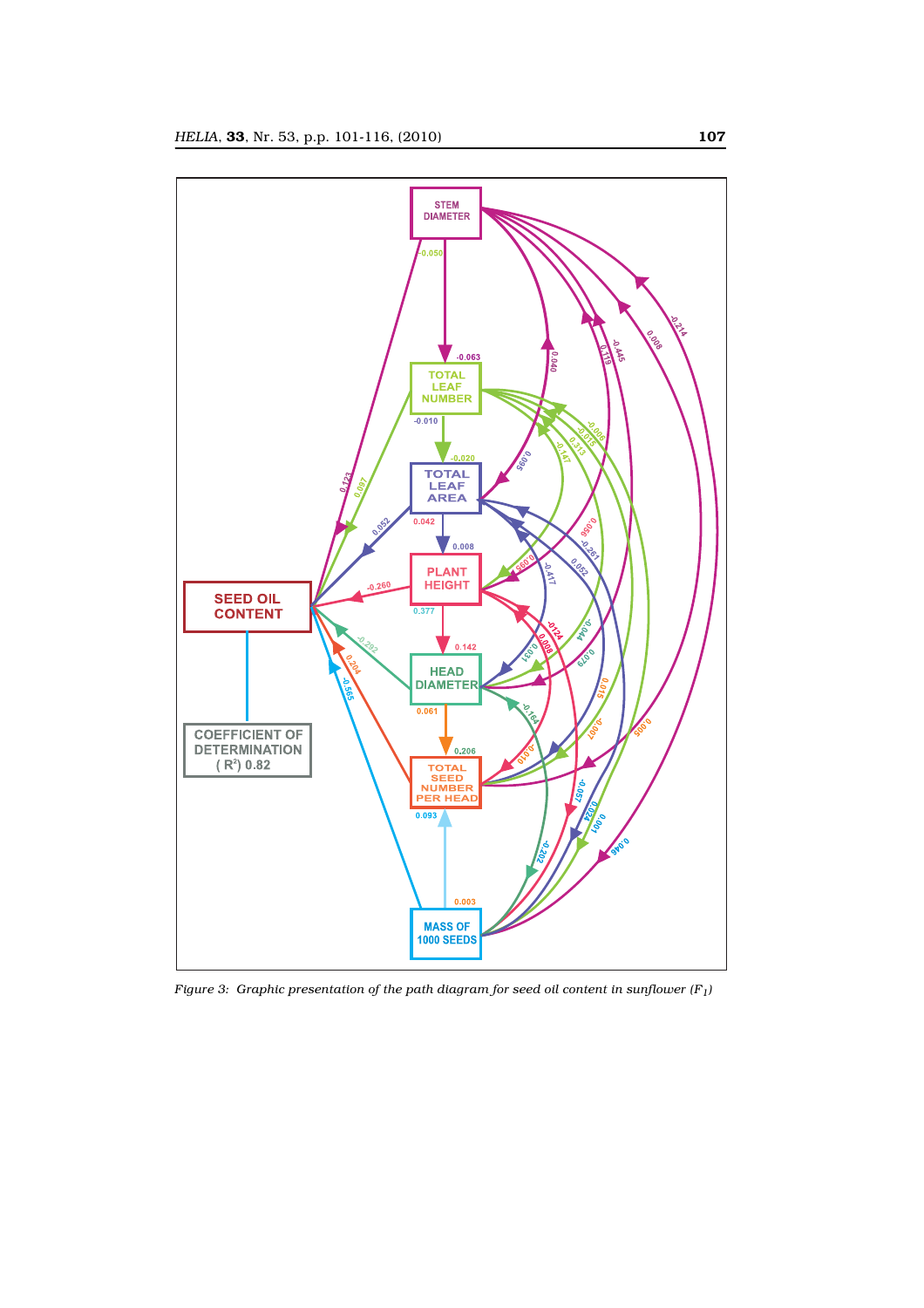tively). Although the direct effect of plant height on seed oil content was high and negative, their simple correlation coefficient was very low and negative (CC=- 0.009). The value of the simple correlation coefficient between plant height and seed oil content would have been higher were it not lowered by the positive indirect effect of plant height via head diameter  $(IE=0.377^{**})$  and by the negative indirect effect of plant height via the mass of  $1,000$  seeds (IE=-0.164). The simple correlation coefficient between plant height and seed yield per plant was low but positive (CC=0.200). The analysis of partial correlations coefficients showed that the direct effect of plant height on seed yield per plant was low and negative, *i.e.*, the effect of plant height on seed yield per plant was indirect, via the weight of 1,000 seeds  $(IE=0.174)$  and total leaf number per plant  $(IE=0.131)$ .

The path analysis showed that total leaf number per plant exhibited a very low positive direct effect on seed oil content (DE=0.097) and a very high positive direct effect on seed yield per plant  $(DE=0.231^{**})$ . The correlation between total leaf number per plant and seed oil content was low and positive  $(CC=0.168)$ , same as the direct effect. Total leaf number per plant exhibited a positive indirect effect on seed oil content via head diameter (IE=0.313) and negative indirect effects via plant height (IE=-0.147) and stem diameter (IE=-0.063). The very high positive direct effect of total leaf number per plant on seed yield per plant was masked by its negative indirect effects via most of the studied traits, which explains the very low correlation between total leaf number per plant and seed yield per plant (CC=0.087).

The analysis of path coefficients indicated that stem diameter had a low positive direct effect on seed oil content ( $DE=0.123$ ) and seed yield per plant ( $DE=0.129$ ) (Figures 3 and 4). The very high simple correlation coefficient between stem diameter and seed oil content  $(CC=0.419**)$  resulted from high negative indirect effects of stem diameter on seed oil content via head diameter (IE=-0.445) and the weight of 1,000 seeds (IE=-0.214).

The simple correlation coefficient between stem diameter and seed yield per plant, which was very high and positive  $(CC=0.411$ <sup>\*\*</sup>), resulted from a low positive direct effect of stem diameter on seed yield per plant which was masked by a positive indirect effect of stem diameter on seed yield per plant via the weight of 1,000 seeds (IE=0.299) and its negative indirect effect via total leaf number per plant (IE=-0.119) (Table 2).

Total leaf area per plant had very low direct effects on seed oil content and seed yield per plant  $(DE=0.052$  and  $DE=0.050$ , respectively) (Figures 3 and 4). There was a very high negative correlation between total leaf area per plant and seed oil content ( $CC = -0.457^*$ ), which resulted from negative indirect effects of total leaf area per plant on seed oil content via head diameter (IE=0.417), weight of  $1,000$ seeds (IE= $-0.161$ ) and total leaf number per plant (IE= $-0.020$ ). There was a very high positive correlation between total leaf area per plant and seed yield per plant (CC=0.623\*\*), which resulted from a positive indirect effects of total leaf area per plant on seed yield per plant via the weight of 1000 seeds (IE=0.364), total seed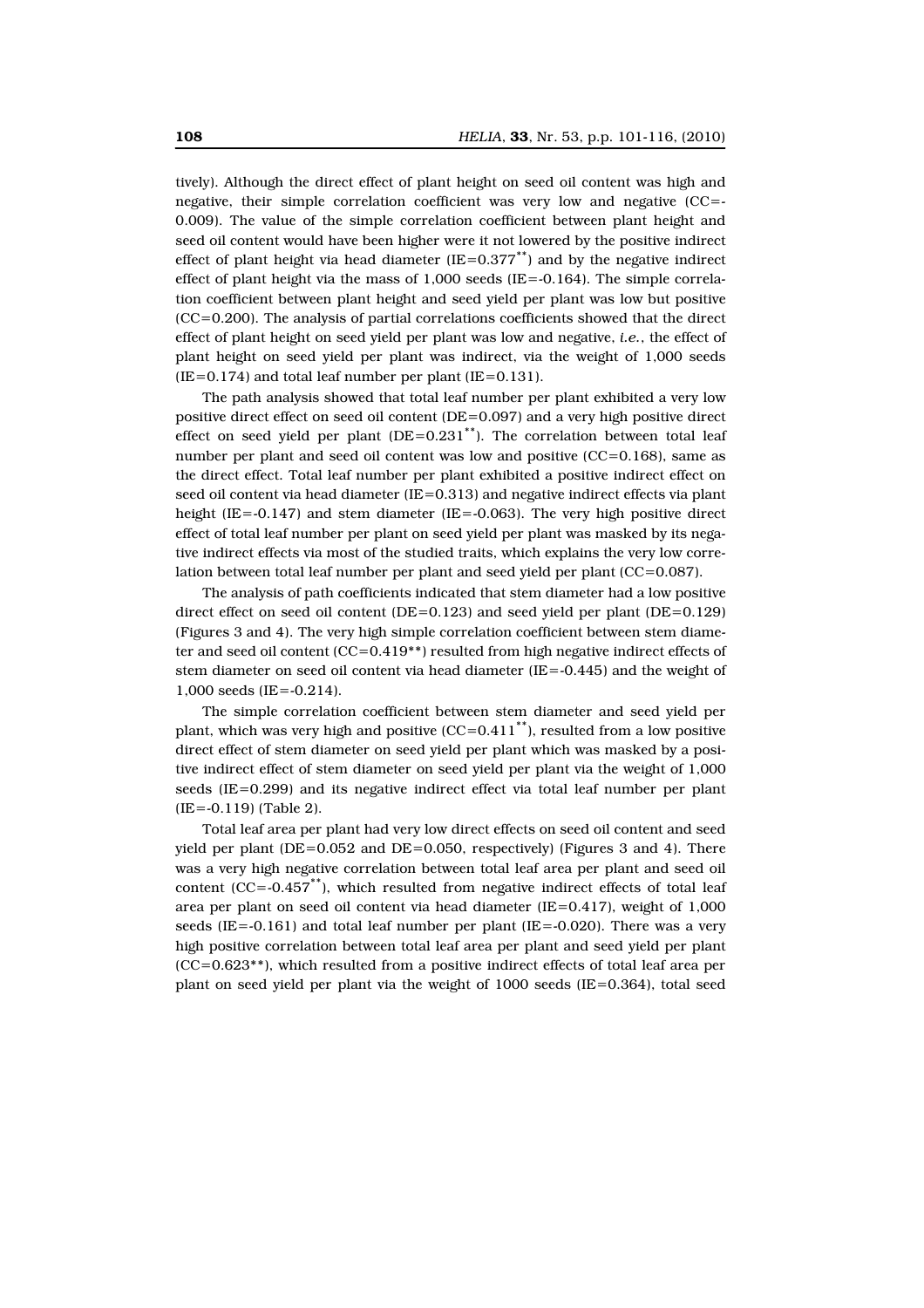

*Figure 4: Graphic presentation of the path diagram for seed yield in sunflower (F1)*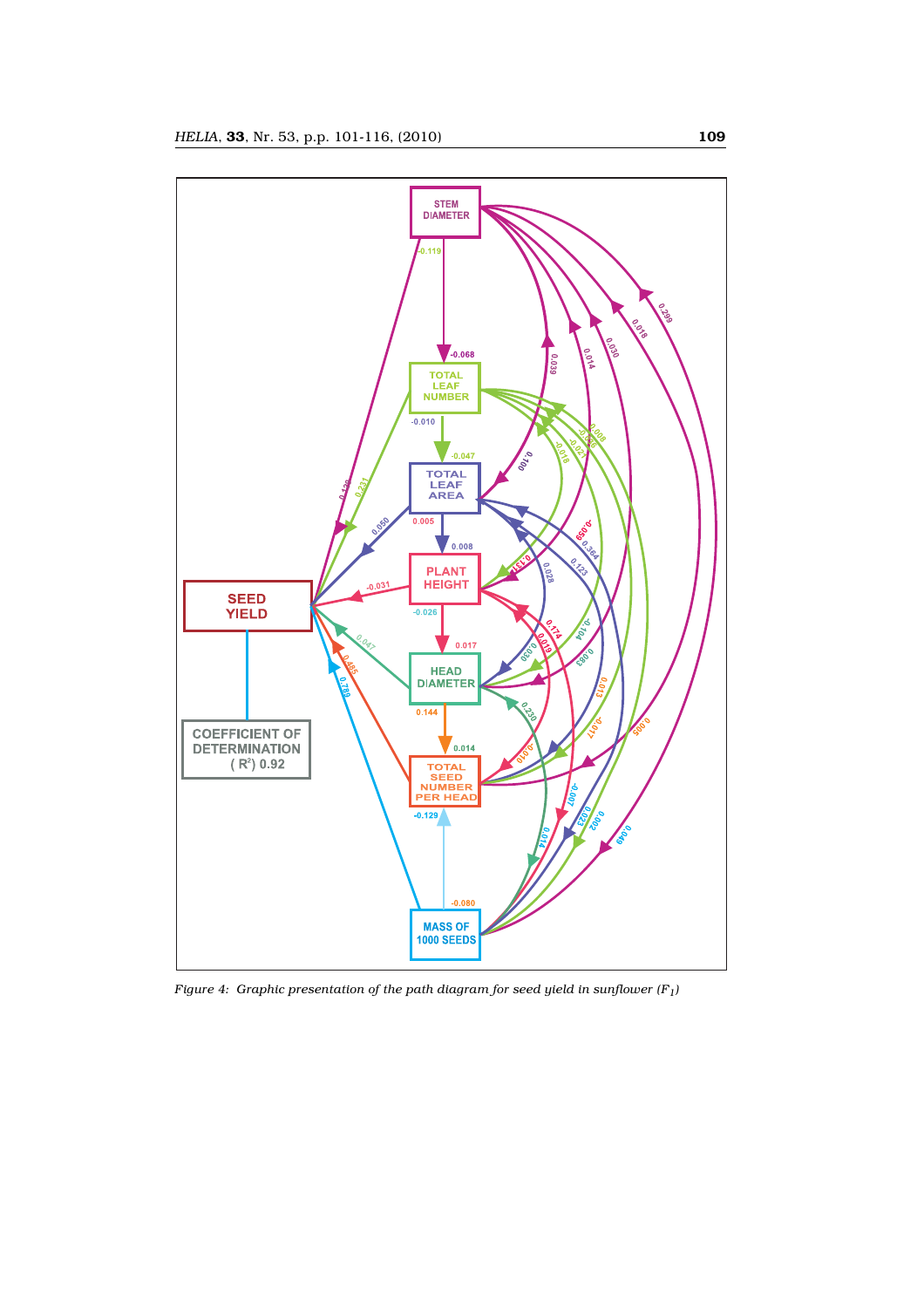number per head (IE=0.123) and stem diameter (IE=0.100). High positive direct effects of total leaf area per plant on seed yield per plant were observed by Razi *et al.* (1999) and Nirmala *et al.* (2000).

|                         |                | SOC        |          | SY         |           |          |           |
|-------------------------|----------------|------------|----------|------------|-----------|----------|-----------|
| Component               |                | DE(P)      | IE (Pxr) | CC(r)      | DE(P)     | IE (Pxr) | CC(r)     |
| Stem diameter (STD)     | X <sub>1</sub> | 0.123      |          |            | 0.129     |          |           |
| Indirect effect TLN     |                |            | $-0.050$ |            |           | $-0.119$ |           |
| Indirect effect TLA     |                |            | 0.040    |            |           | 0.039    |           |
| Indirect effect PH      |                |            | 0.119    |            |           | 0.014    |           |
| Indirect effect HD      |                |            | $-0.445$ |            |           | 0.030    |           |
| Indirect effect TSN     |                |            | 0.008    |            |           | 0.018    |           |
| Indirect effect M1000S  |                |            | $-0.214$ |            |           | 0.299    |           |
| Total                   |                |            |          | $-0.419**$ |           |          | $0.411**$ |
| Total leaf number (TLN) | X <sub>2</sub> | 0.097      |          |            | $0.231**$ |          |           |
| Stem diameter STD       |                |            | $-0.063$ |            |           | $-0.066$ |           |
| Indirect effect TLA     |                |            | $-0.010$ |            |           | $-0.010$ |           |
| Indirect effect PH      |                |            | $-0.147$ |            |           | $-0.018$ |           |
| Indirect effect HD      |                |            | 0.313    |            |           | $-0.021$ |           |
| Indirect effect TSN     |                |            | $-0.015$ |            |           | $-0.036$ |           |
| Indirect effect M1000S  |                |            | $-0.006$ |            |           | 0.008    |           |
| Total                   |                |            |          | 0.168      |           |          | 0.087     |
| Total leaf area (TLA)   | X <sub>3</sub> | 0.052      |          |            | 0.050     |          |           |
| Indirect effect STD     |                |            | 0.095    |            |           | 0.100    |           |
| Indirect effect TLN     |                |            | $-0.020$ |            |           | $-0.047$ |           |
| Indirect effect PH      |                |            | 0.042    |            |           | 0.005    |           |
| Indirect effect HD      |                |            | $-0.417$ |            |           | 0.028    |           |
| Indirect effect TSN     |                |            | 0.052    |            |           | 0.123    |           |
| Indirect effect M1000S  |                |            | $-0.261$ |            |           | 0.364    |           |
| Total                   |                |            |          | $-0.457**$ |           |          | $0.623**$ |
| Plant height (PH)       | X4             | $-0.260*$  |          |            | $-0.031$  |          |           |
| Indirect effect STD     |                |            | 0.056    |            |           | $-0.059$ |           |
| Indirect effect TLN     |                |            | 0.055    |            |           | 0.131    |           |
| Indirect effect TLA     |                |            | $-0.008$ |            |           | $-0.008$ |           |
| Indirect effect HD      |                |            | 0.377    |            |           | $-0.026$ |           |
| Indirect effect TSN     |                |            | 0.008    |            |           | 0.019    |           |
| Indirect effect M1000S  |                |            | $-0.124$ |            |           | 0.174    |           |
| Total                   |                |            |          | $-0.009$   |           |          | 0.200     |
| Head diameter (HD)      | X <sub>5</sub> | $-0.692**$ |          |            | 0.047     |          |           |
| Indirect effect STD     |                |            | 0.079    |            |           | 0.083    |           |
| Indirect effect TLN     |                |            | $-0.044$ |            |           | $-0.104$ |           |
| Indirect effect TLA     |                |            | 0.031    |            |           | 0.030    |           |
| Indirect effect PH      |                |            | 0.142    |            |           | 0.017    |           |

Table 2: Path coefficient analysis of seed yield and oil content in sunflower.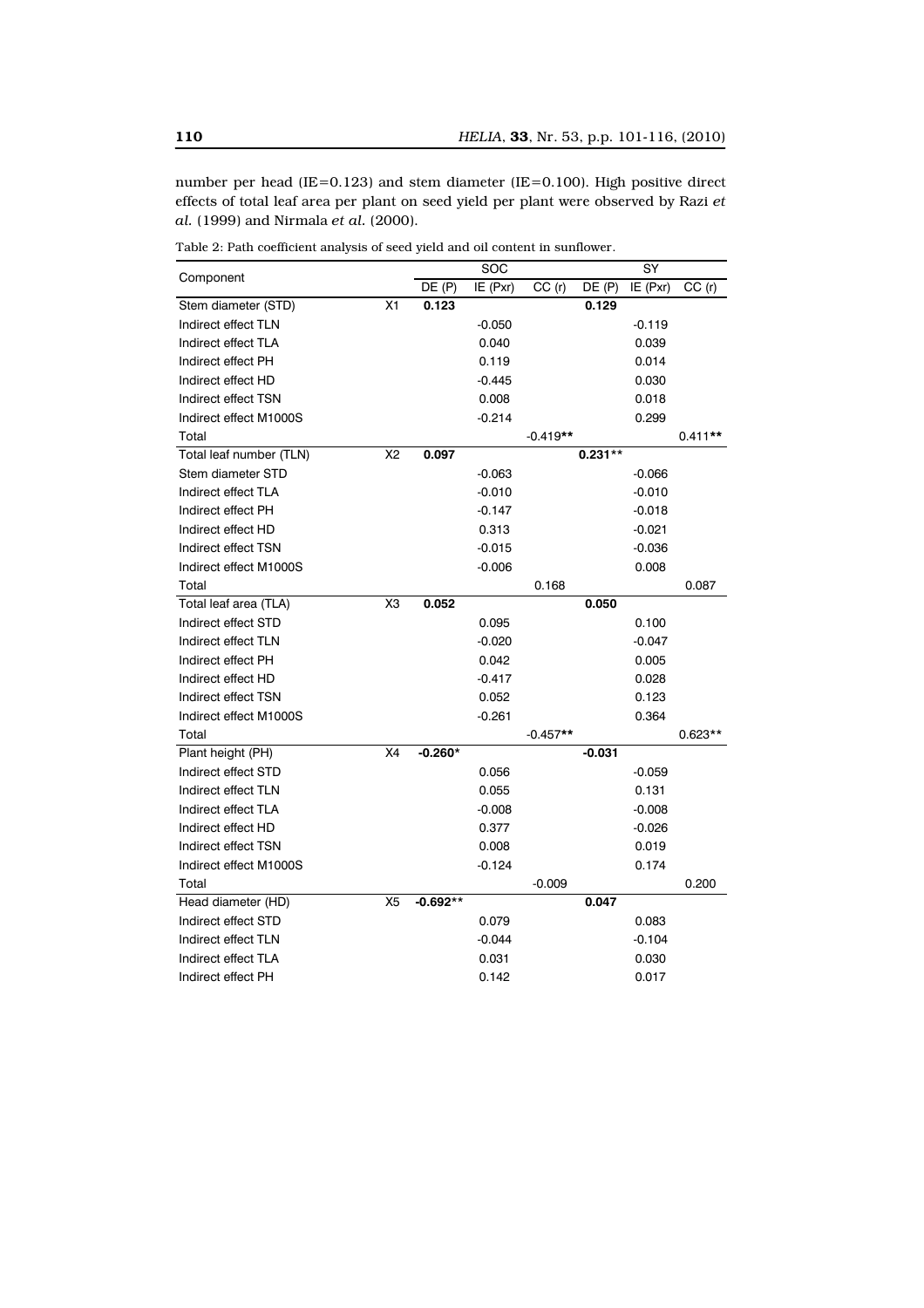| Indirect effect TSN                          |                        |            | 0.061    |            | 0.144    |           |
|----------------------------------------------|------------------------|------------|----------|------------|----------|-----------|
| Indirect effect M1000S                       |                        |            | $-0.164$ |            | 0.230    |           |
| Total                                        |                        |            |          | $-0.588**$ |          | $0.446**$ |
| Total seed number per head (TSN)             | X6                     | $0.204**$  |          | $0.485**$  |          |           |
| Indirect effect STD                          |                        |            | 0.005    |            | 0.005    |           |
| Indirect effect TLN                          |                        |            | $-0.007$ |            | $-0.017$ |           |
| Indirect effect TLA                          |                        |            | 0.013    |            | 0.013    |           |
| Indirect effect PH                           |                        |            | $-0.010$ |            | $-0.001$ |           |
| Indirect effect HD                           |                        |            | $-0.206$ |            | 0.014    |           |
| Indirect effect M1000S                       |                        |            | 0.093    |            | $-0.129$ |           |
| Total                                        |                        |            |          | 0.091      |          | $0.369**$ |
| Weight of 1000 seed (M1000S)                 | X7                     | $-0.565**$ |          | $0.789**$  |          |           |
| Indirect effect STD                          |                        |            | 0.046    |            | 0.049    |           |
| Indirect effect TLN                          |                        |            | 0.001    |            | 0.002    |           |
| Indirect effect TLA                          |                        |            | 0.024    |            | 0.023    |           |
| Indirect effect PH                           |                        |            | $-0.057$ |            | $-0.007$ |           |
| Indirect effect HD                           |                        |            | $-0.202$ |            | 0.014    |           |
| Indirect effect TSN                          |                        |            | $-0.033$ |            | $-0.080$ |           |
| Total                                        |                        |            |          | $-0.786**$ |          | $0.790**$ |
| Coefficient of determination, R <sup>2</sup> |                        | 0.815      |          | 0.922      |          |           |
| X1: Stem diameter (STD)                      | X5: Head diameter (HD) |            |          |            |          |           |

Table 2: Path coefficient analysis of seed yield and oil content in sunflower.

X1: Stem diameter (STD)

X2: Total leaf number per plant (TLN) X3: Total leaf area per plant (TLA)

X6: Seed number per head (TSN)

X7: Weight of 1000 seed (M1000S)

X4: Plant height (PH)

It is important for sunflower breeding for increased productivity to find morphological and physiological traits that are easy to score and at the same time demonstrate causal relationships with seed oil content and seed yield per plant and therefore could be used as selection criteria. The focus should be placed on traits that have a very high positive direct effect on seed yield and oil content.

The path analysis indicated that total seed number per head had high direct effects on seed oil content and seed yield per plant (Figures 1 and 2). Very high positive direct effects on seed yield per plant were exhibited by the weight of 1,000 seeds, total seed number per head and total leaf number per plant. Marinković (1992), Goksoy and Turan (2007) and Behradfar *et al.* (2009) reported positive direct effects of the weight of 1,000 seeds and total seed number per head on seed yield of sunflower. In our study, highest negative direct effect on seed yield per plant were exhibited by head diameter and the weight of 1,000 seeds (Figures 1 and 2).

Having examined the direct and indirect effects of the group of morphological and physiological traits on seed yield and oil content, we concluded that the direct effects of the stem diameter, total leaf number per plant, total leaf area per plant, plant height, total seed number per head and the weight of 1000 seeds on seed oil content were masked by the high indirect effect of head diameter. The direct effects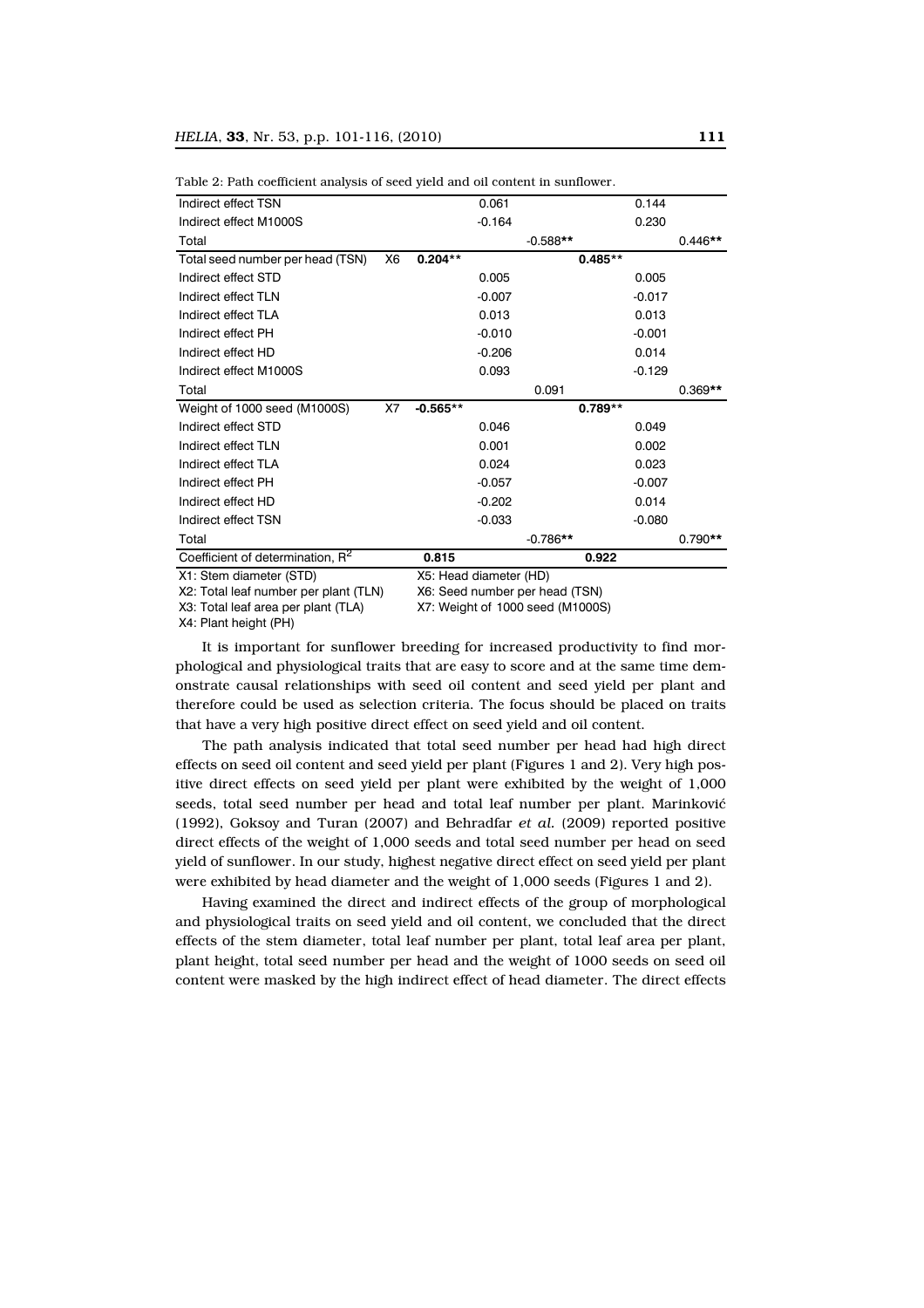of the stem diameter, total leaf area per plant, plant height, head diameter and total seed number per head on seed yield per plant was masked by the high indirect effect of the weight of 1000 seeds (Table 2).

The coefficients of determination  $(R^2)$  for seed yield and oil content were 0.922 and 0.815, respectively, which indicated that the studied traits affected 92% and 82%, respectively, of the total variability for seed yield and oil content (Figures 3 and 4).

Differences in the results obtained in this and other studies may be due to different plant materials used in these studies.

The research results discussed in this paper indicate that, among the studied traits, total number of seeds per head had the largest impact on seed yield and oil content. It can be used in improvement of seed yield and oil content as well as for assessment of sunflower breeding materials.

### **CONCLUSIONS**

Determination of relationships between seed yield and oil content on the one hand and morphological and physiological traits of the sunflower plant on the other facilitates the utilization of genetic resources in sunflower breeding for a high genetic potential for seed yield.

The analysis of simple correlation coefficients showed that the weight of 1,000 seeds and stem diameter had a high negative correlation with seed oil content and a high positive correlation with seed yield per plant. Further, the total leaf number per plant and total seed number per head had a positive but low correlation with seed oil content and a very high positive correlation with seed yield per plant. Head diameter had a very high negative correlation with seed oil content and a very high positive correlation with seed yield per plant. Plant height had a low negative correlation with seed oil content and a low positive correlation with seed yield per plant.

The applied path coefficient analysis gave a somewhat different picture. It partitioned the direct and indirect effects of the morphological and physiological yield components on seed yield and oil content, which allowed us to detect the components that exhibited the highest direct effects on seed oil content and seed yield expression. Total seed number per head was found to be a good indicator for seed yield and oil content. The data obtained in this investigation, as well as various literature data, indicate that the weight of 1,000 seeds, total seed number per head and total leaf number per plant are the main seed yield components which are applicable as selection criteria in sunflower breeding.

The coefficients of determination  $(R^2)$  of 0.922 and 0.815 indicated that the traits involved in this study affected the total variability of seed yield and oil content by 92% and 82%, respectively.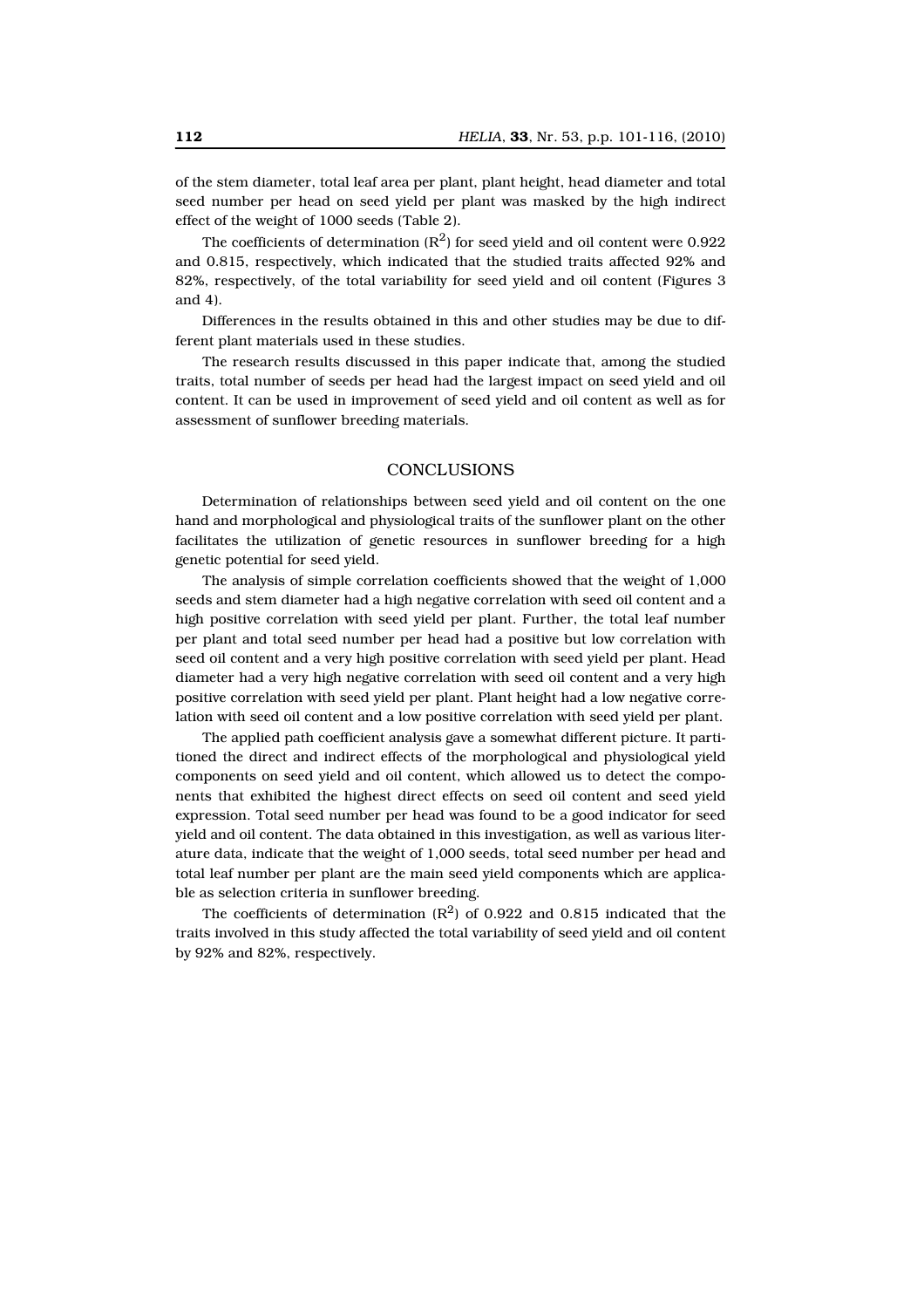#### **REFERENCES**

- Arshad, M., Kasnif Ilias, M., Ayub Khan, M., 2007. Genetic divergence and path coefficient analysis for seed yield traits in sunflower (*Helianthus annuus* L.) hybrids. Pak. J. Bot. 39(6): 2009-2015.
- Ashok, S., Mohamed Sheriff, N., Narayanan, S.L., 2000. Combining ability studies in sunflower (*Helianthus annuus* L.). Crop Res. (Hisar) 20(3): 457-462.
- Behradfar, A., Gorttapeh, H., Zardashty, M.R., Talat, F., 2009. Evaluation correlated traits for seed and oil yieled in sunflower (*Helianthus annuus* L.) through Path analysis in under conditions relay cropping. Res. J. Biol. Sci. 4(1): 82-85.
- Dagustu, N., 2002. Correlations and path coefficient analysis of seed yield components in sunflower (*Helianthus annuus* L.). Turkish J. Field Crops 7(1): 15-19.
- Dewey, D.R., Lu, K.H., 1952. A correlation and path coefficient analysis of component of crested wheatgrass seed production. Agronomy J. 51: 515-518.
- Dušanić, N., Miklič, V., Joksimović, J. and Atlagić, J., 2004. Path coefficient analysis of some yield components of sunflower. *In:* Seiler, G.J. [ed.], Proc. 16th Intl. Sunflower Conf., Fargo, ND, USA, 29 August-4 September 2004. Intl. Sunflower Assoc., Paris, France II: 531-537.
- El-Hosary, A., El-Ahmar, B. and El-Kasaby, A.E., 1999. Association studies in sunflower. Helia 22(Special issue): 561-567.
- Fick, G.N., Zimmer, D.E. and Zimmerman, D.C., 1974. Correlation of seed and oil content with other plant and seed characteristics. Crop Science 14: 755-757.
- Gonzales, J., Mancuso, N. and Oliva, C., 2000. Factores geneticos ambientales y corelaciones entre rendimiento y calidad de girasol. *In:* Proc. 15<sup>th</sup> Intl. Sunflower Conf., Toulouse, France, 12-15 June 2000. Intl. Sunflower Assoc., Paris, France II: 105-110.
- Göksoy, A.T. and Turan, Z.M., 2007. Correlations and path analysis of yield components in synthetic varieties of sunflower (*Helianthus annuus* L.). Acta Agronomica Hungarica 55(3): 339-345.
- Green, V.E., 1980. Correlation and path analysis of the components of yield in sunflower cultivars (*Helianthus annuus* L.). *In:* Proc. 9th Intl. Sunflower Conf., Torremolinos, Spain, 8-13 July 1980. Intl. Sunflower Assoc., Paris, France 1: 12-21.
- Habib, H., Mehdi, S.S., Ashfaq Anjum, M., Ehsan Mohyuddin, M., Zafar, M., 2007. Correlation and Path Analysis for Seed Yield in Sunflower (*Helianthus annuus* L.) under Charcoal Rot (*Macrophomina phaseolina*) Stress Conditions. Int. J. Agri. Biol. 9(2): 362-364.
- Hadživuković, S. 1991. Statistical Methods. 2nd Extended edition, Faculty of Agriculture, Novi Sad, (in Serbian).
- Hladni, N., Škorić, D. and Kraljević-Balalić, M., 2001. Relationship between sunflower seed yield and yield components. *In:* Malešević, M. [ed.] Book of Proceedings, 1st International Symposium "Food in the 21<sup>st</sup> Century". Subotica, Serbia and Montenegro 1: 162-167.
- Hladni, N., Škorić, D. and Kraljević-Balalić, M., 2003. Components of phenotypic variability for head diameter in sunflower (*Helianthus annuus* L.). Genetika 35(2): 67-75.
- Hladni, N., Škorić, D., Kraljević-Balalić, M., Ivanović, M., Sakač, Z. and Jovanović D., 2004. Correlation of yield components and seed yield per plant in sunflower (*Helianthus annuus* L.). *In:* Seiler, G.J. [ed.], Proc. 16th Intl. Sunflower Conf., Fargo, ND, USA, 29 August-4 September 2004. Intl. Sunflower Assoc., Paris, France. II: 491-496.
- Hladni, N., Škorić, D., Kraljević-Balalić, M., Sakač, Z., Jovanović, D., 2006. Combining ability for oil content and its correlations with other yield components in sunflower (*Helianthus annuus* L.). Helia 29(44): 101-110.
- Hladni, N., Jocić, S., Miklič, V., Mijić, A., Saftić-Panković, D., Kraljević-Balalić, M., 2008. Direct and indirect effects of morphophysiological traits on oil yield of sunflower (*Helianthus annuus* L.). *In*: Kobiljski, B. [ed], Proc. 1st Int. Conf. "Conventional and Molecular Breeding of Field and Vegetable Crops", Novi Sad, Serbia, 1: 491-494.
- Ivanović, M., Rosić, K., 1985. Path coefficient analysis for three stalk traits and grain yield in maize (*Zea mays* L.). Maydica, XXX: 233-239.
- Khan, A.L., Ullah, S., Murtaza, B., Khan, M.Y., 2003. Variability and correlation study in different newly developed sunflower hybrids. Asian J. Plant. Sci. 2(12): 887-890.
- Lal, G.S., Bhadoriya, V.S., Singh, A.K., 1997. Genetic association and path analysis in elite lines of sunflower. Crop Research 13: 631-634.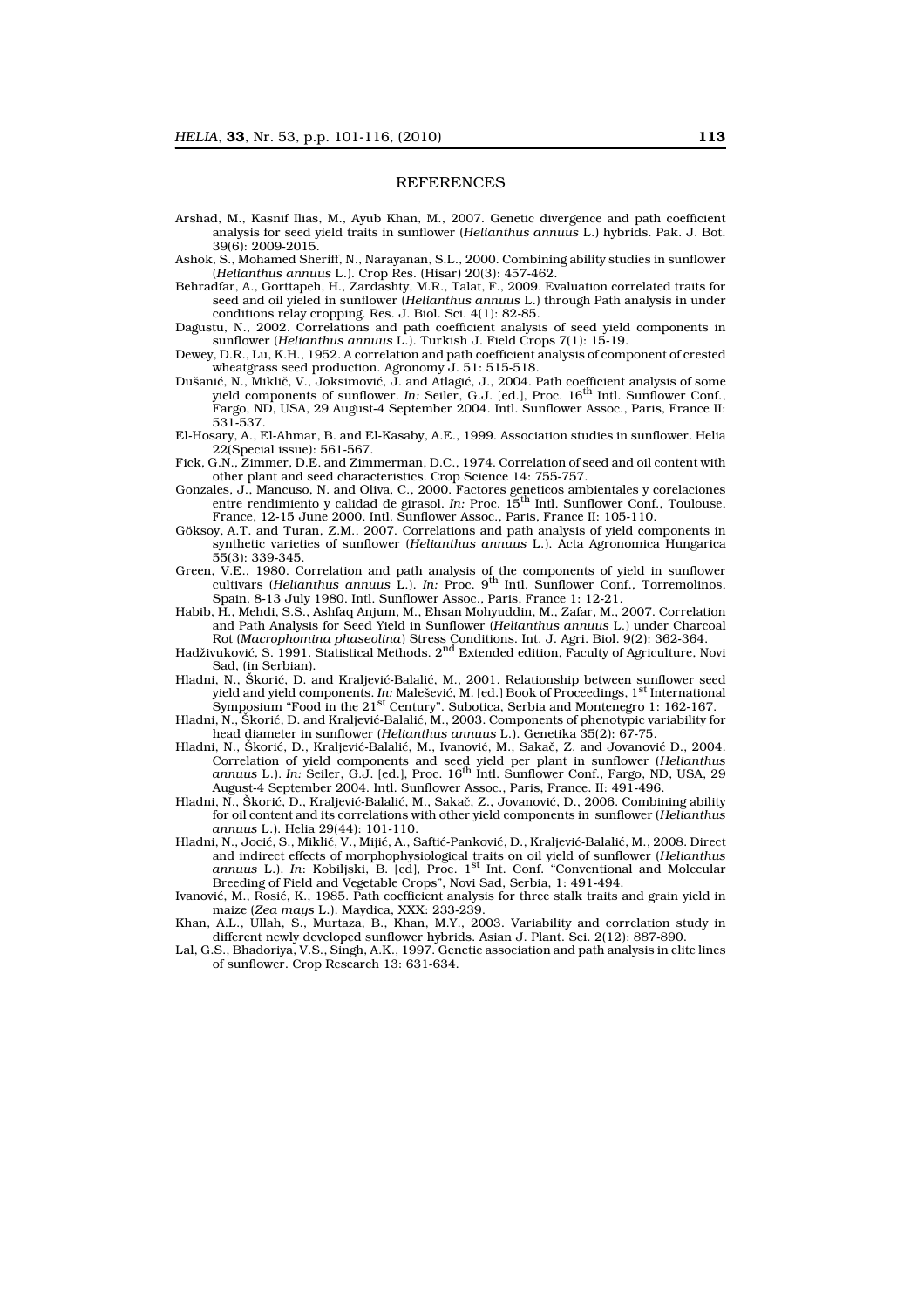- Marinković, R., 1987. Analiza komponenti prinosa semena suncokreta (*Helianthus annuus* L.) koeficijentom putanje I. Apstr. III Kongres genetičara Jugoslavije sa međunarodnim učešćem, Ljubljana, Jugoslavija, pp. 95.
- Marinković, R. and Škorić, D., 1988. Path-coefficient analysis of components of sunflower seed yield (*H. annuus* L.). *In:* Proc 12th Intl. Sunflower Conf., Novi Sad, Yugoslavia, 25-29 July 1988. Intl. Sunflower Assoc., Paris, France 1: 406-407.
- Marinković, R., 1992. Path-coefficient analysis of some yield components of sunflower (*Helianthus annuus* L.). Euphytica 60: 201-205.
- Marinković, R., Škorić, D., Nenadić, N., Jovanović, D., Miklič, V., Joksimović, J., Stanojević, D., Nedeljković, S., 1994. The influence of seed position in the head on the sunflower (*H. annuus* L.) seed yield and some yield components. Periodicals of Institute of Field and Vegetable Crops Novi Sad 22: 379-389.
- Merrien, A., Blanchet, R., Gelfi, N., Rellier, J.P. and Rollier, M., 1982. Voises d elaboration ru rendement chez le tournesol sous differents stress hidriques. *In:* Proc. 10<sup>th</sup> Intl. Sunflower Conf., Surfers Paradise, Australia, 14-18 Mar 1982. Intl. Sunflower Assoc., Paris, France II: 1-14.
- Mijić, A., Krizmanić, M., Guberac, V., Marić, S., 2006. Path coefficient analysis of several components oil yield in sunlower (*Helianthus annuus* L.). Poljoprivreda/Agriculture (Osijek) 12(1): 11-15.
- Miklič, V., Škorić, D., Balalić, I., Jocić, S., Jovanović, D., Marinković, R., Hladni, N., Joksimović, J., Gvozdenović, S., 2007. Test results of NS sunflower hybrids in trials and recommendations for sowing in 2007. Periodicals of Institute of Field and Vegetable Crops ,Novi Sad 43: 115-127.
- Miklič, V., Hladni, N., Jocić, S., Marinković, R., Atlagić, J., Saftić-Panković, D., Miladinović, D., Dušanić, N. and Gvozdenović, S., 2008. Sunflower Breeding at Institute of Field and Vegetable Crops. Periodicals of Institute of Field and Vegetable Crops, Novi Sad 45(1): 31-63.
- Miklič, V., Balalić, I., Jocić, S., Marinković, R., Cvejić, S., Hladni, N., Miladinović, D., 2010. Stability estimation for seed and oil yield of NS sunflower hybrids in small-plot trials and recommendation for 2010 sowing season. Field Veg. Crop. Res., 47(1): 131-146.
- MSTAT-C, 1991. Version 2.1., 384C Plant and Soil Sciences, Michigan State University East Lansing, MI 48824.
- Nirmala, V.S., Gopalan, A., Sassikumar. D., 2000. Correlation and path-coefficient analysis in sunflower (*Helianthus annuus* L.). Madras Agric. J., 86(4/6): 269-272.
- Ozer, H., Erdogon, O. and Taskin, P., 2003. Determination of the agronomic performance of some oilseed sunflower hybrids grown under Erzurum ecological conditions. Turk. J. Agric. 27: 199-205.
- Patil, B.R., Rudradhya, M., Vijayakumar, C.H.M., Basappa, H. and Kulkarni, R.S., 1996. Correlations and path coefficient analysis in sunflower. J. of Oil Seeds Research, 13(2): 162-166.
- Punnia, M.S. and Gill, H.S., 1994. Correlations and path coefficient analysis for seed yield traits in sunflower (*Helianthus annuus* L.). Helia 17(20): 7-12.
- Razi, H., Assad, M.T., 1999. Comparison of selection criteria in normal and limited irrigation in sunflower. Euphytica 105: 83-90.
- Sarno, R., Leto, C., Carrubba, A., Cibella, R., 1992. Correlation between some yield factors in sunflower. *In:* Proc. 13th Intl. Sunflower Conf., 7-11 September 1992, Pisa Italy. Intl. Sunflower Assoc., Paris, France I: 366-389.
- Seiler, G.J., 1992. Utilization of wild sunflower species for the improvement of cultivated sunflower. Field Crops Res. 30: 195-230.
- Thitiporn, M. and Chiraporn, S., 2008. Correlation and path coefficient analysis on seed yield in sunflower. Suranaree J. Sci. Technol. 15(3): 243-248.
- Skorić, D., 1974. Correlation among the most important characters of sunflower in F<sub>1</sub> generation. *In:* Proc. 6<sup>th</sup> Intl. Sunflower Conf., Bucharest, Romania, 22-24 July 1974. Intl. Sunflower Assoc., Paris, France I: 283-289.
- Škorić, D., Jocić, S., Hladni, N. and Vannozzi, G.P., 2007. An analysis of heterotic potential for agronomically important traits in sunflower (*Helianthus annuus* L.). Helia 30(46): 55-73.
- Taklewold, A., Jayaramaiah, H., Jagadeesh, B.N., 2000. Correlations and path analysis of physio-morphological characters of sunflower (*Helianthus annuus* L.) as related to breeding method. Helia 23(32): 105-114.